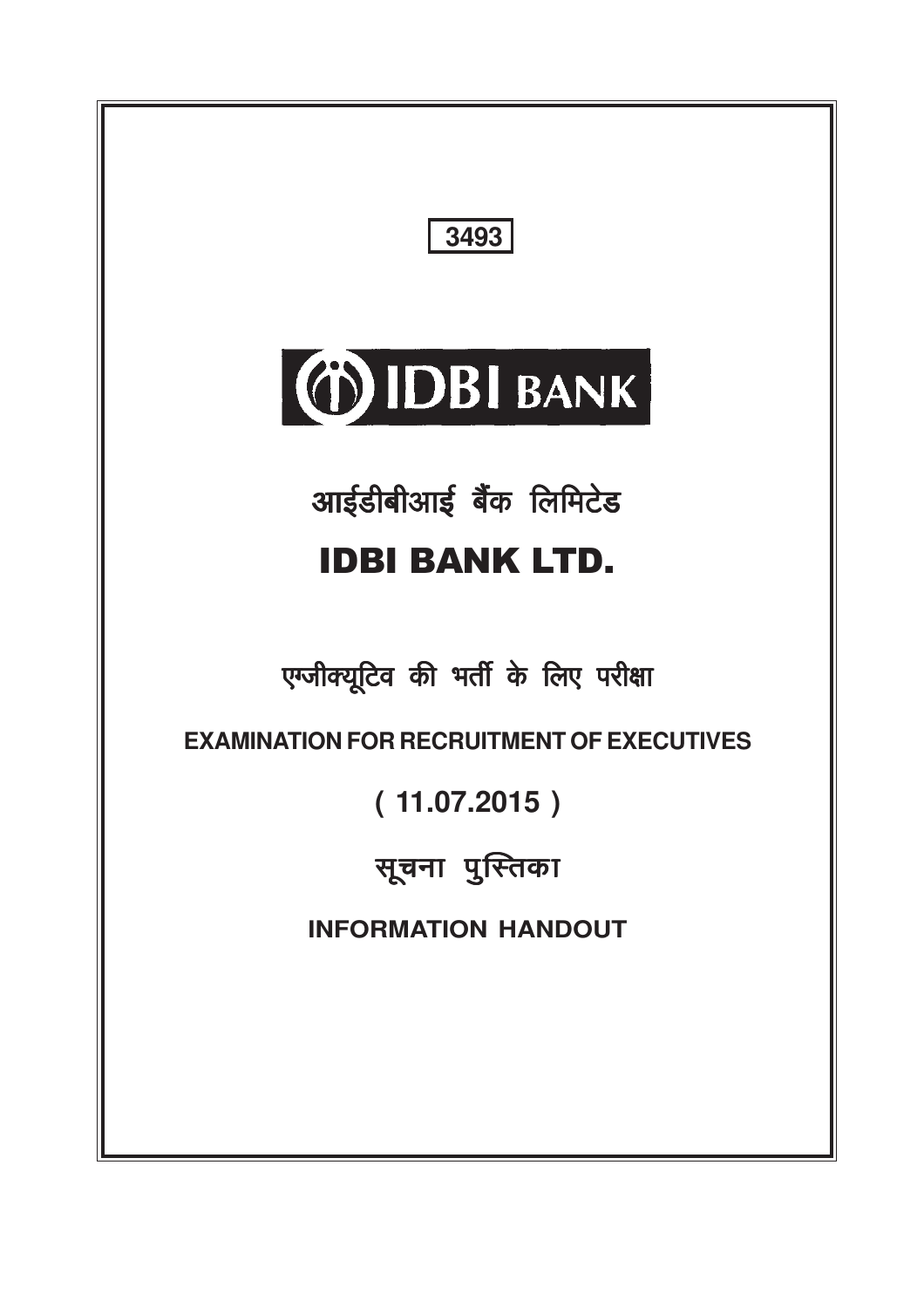### **I.** परिचय

- 1. जिस परीक्षा में आप बैठ रहे हैं उस से संबंधित विभिन्न पहलूओं तथा संबंधित मामलों के बारे में महत्त्वपूर्ण अनूदेश इस पुस्तिका में दिए गए हैं । वस्तुनिष्ठ परीक्षा के उत्तरों की जांच ऑनलाइन की जाएगी अतः आप उत्तर दर्शाने के अनुदेशों को ध्यानपूर्वक पढ़ें । आपको सलाह दी जाती है कि इस पुस्तिका को ध्यानपूर्वक पढ़े क्योंकि यह आपको परीक्षा की तैयारी करने के लिए सहायता करेगी
- 2. परीक्षा में बैठने से पूर्व आपको पूर्ण रूप से सुनिश्चित कर लेना चाहिए कि आप बैंक द्वारा निर्धारित पात्रता के मानदंडों को सभी प्रकार से पूरा करते हैं ।
- 3. कृपया नोट करें कि यह एक प्रतियोगितात्मक परीक्षा है और इसमें उत्तीर्ण होना ही पर्याप्त नहीं है । आगे की प्रक्रिया के लिए पात्रता प्राप्त करने के लिए आपको मेरिट सूची में उच्च स्थान प्राप्त करना होगा । अतः परीक्षा के लिए आप पूरी मेहनत करें ।

### ॥. सामान्य अनुदेश

- 1. नोट करने योग्य बातें : कृपया बूलावा पत्र पर दिये हुए अपने अनूक्रमांक, यूजर आइ डी, पासवर्ड, श्रेणी, परीक्षा की तिथि, समय तथा स्थान को ध्यानपूर्वक नोट कर लें । कृपया यह भी नोट करें कि यह बुलावा पत्र बैंक द्वारा रोजगार देने का प्रस्ताव नहीं है ।
- 2. उपस्थिति की पाबन्दी : आपको चाहिए कि आप बलावा-पत्र में दिये गये समय से कम-से-कम 30 मिनट पहले परीक्षा भवन में उपस्थित हो जायें । देरी से आने वाले उम्मीदवारों को परीक्षा भवन में प्रवेश की अनुमति नहीं दी जायेगी ।
- 3. बुलावा पत्र जमा करना : कृपया परीक्षा केन्द्र पर अपना बुलावा–पत्र अपने साथ अवश्य लायें, जिस पर पासपोर्ट साइज की आपकी नवीनतम फोटो निर्धारित स्थान पर अच्छी प्रकार चिपकी हुई होनी चाहिए । साथ में अपना फोटो पहचान के प्रमाण मूल रूप में और साथ में फोटोकापी अपने साथ अवश्य लाए। बलावा पत्र न लाने या उसपर फोटो न लगाने **या फोटो पहचान के प्रमाण मल रूप और साथ में (स्वसत्यापित) फोटोकापी न लाने** की स्थिति में आपको परीक्षा में बैठने की अनूमति नहीं दी जायेगी । ध्यान रहे बूलावा–पत्र पर उम्मीदवार के हरताक्षर के लिये दिए हुए स्थान पर आपको अपने हस्ताक्षर परीक्षा भवन में निरीक्षक के समक्ष करने होंगे । परीक्षा भवन में निरीक्षक जब उम्मीदवारों से बुलावा पत्र एकत्रित करता है तब अपना बुलावा– पत्र और फोटो पहचान के प्रमाण की फोटोकापी ठीक प्रकार स्टेपल करके उसे सौंप दे । कृपया अपने व्यक्तिगत संदर्भ के लिए बुलावा पत्र की फोटोकॉपी अपने पास रखें।
- 4. अन्**देशों का पालन करना :** परीक्षा के दौरान परीक्षा प्रशासकों तथा निरीक्षकों द्वारा दी गई हिदायतों का आपको परीक्षा के सभी स्तरों पर पालन करना होगा । अगर आपने इन हिदायतों का उल्लंघन किया तो आपको अयोग्य घोषित कर दिया जायेगा तथा आपको परीक्षा भवन से चले जाने के लिए भी कहा जा सकता है ।
- 5. पुस्तकों और नोटस् का प्रयोग करने तथा नकल करने अथवा सहायता लेने/देने की अनूमति नहीं दी जाएगी : परीक्षा भवन के .<br>अन्दर अलग अथवा घड़ी में लगे कॅलकूलेटर, पेजर, सेल फोन, पूस्तकें, स्लाइड रूल, फूट रूल, नोट बूक तथा लिखित नोट लाने की अनुमति नहीं दी जाएगी । जो उम्मीदवार नकल करते अथवा सहायता करते या सहायता लेते पाया जाएगा उसे अयोग्य घोषित कर दिया जायेगा ।
- 6. लेखन सामग्री का प्रयोग: आप अपने साथ पेंसिले, बाल प्वाइंट पेन, जैसी लेखन सामग्री अवश्य लाएं।
- 7. कच्चा कार्य पुस्तिका पर करना : आप सभी आवश्यक कच्चा कार्य दिए गए कागज पर करें।
	- आपको चाहिए कि कमरा छोड़ने से पहले कच्चे काम के लिए दिया गया कागज निरीक्षक को सौंप दें। यदि कोई उम्मीदवार इसे वापस नहीं करता है अथवा प्रश्न या उत्तर कमरे के अन्दर अथवा बाहर ले जाने अथवा देने का प्रयत्न करता हुआ पाया जाता है तो उसे अयोग्य घोषित कर दिया जाएगा और बैंक अपने नियमों के अनुसार उसके विरुद्ध आगे कार्यवाही कर सकती है।
- 8. यात्रा भत्ता नहीं दिया जाएगा : परीक्षा के संबंध में यात्रा भत्ता या अन्य खर्चे नहीं दिए जाएँगे।
- 9. अगर आप वस्तुनिष्ठ प्रश्नावलियों में गलत उत्तर देंगे तो दंड स्वरुप आपके अंकों में कटौती की जाएगी । सभी प्रश्नावली में पूछे जाने वाले प्रत्येक प्रश्न के पांच वैकल्पिक उत्तर दिए जाते हैं । ऐसे किसी भी प्रश्न के निर्धारित अंकों में से, जिसका आपने गलत उत्तर दिया है, दंड के रूप में एक चौथाई या 0.25 अंक काट लिए जायेंगे। अगर कोई प्रश्न खाली छोड़ दिया जाता है, अर्थात आप उसका उत्तर नहीं देते हैं तो उस प्रश्न के लिये अंकों में कोई भी कटौती नहीं की जायेगी । **अत: उत्तर देते समय आपको अत्यंत सावधान रहना चाहिए ।**
- 10. परीक्षा के संचालन में किसी समस्या की संभावना से पूरी तरह इनकार नहीं किया जा सकता है जिसकी वजह से रिजल्ट को जनरेट करना और/ या सुपुर्द करना प्रभावित हो सकता है । इस वारदात के बाद पूरा प्रयास किया जाएगा कि समस्या का समाधान हो जाए जिसमें यदि आवश्यक हुआ तो उम्मीदवारों को एक स्थान/लैब/कप्यूटर (नोड) से दूसरे पर ले जाना और पुनः परीक्षा लेना शामिल होगा ।

## ।।।. ध्यान देने योग्य महत्त्वपूर्ण बातें

- 1. आप अपने साथ निम्नलिखित वस्तुएं लेकर आएं :-
	- बुलावा पत्र पर हाल ही में खिंचाया हुआ पासपोर्ट आकार का अपना फोटो (जिसे ऑन लाइन अप्लीकेशन फार्म पर अपलोड  $(i)$ किए जैसा ही होना चाहिए) चिपकाएं ।
	- फोटो लगा पहचान का प्रमाण मूल रूप में और साथ में फोटोकापी जैसे पासपोर्ट/पैन कार्ड/ड्राइविंग लाइसिंस/वोटर्स  $(ii)$ कार्ड/फोटो सहित बैंक पासबुक/राजपत्रित अधिकारी द्वारा जारी फोटो पहचान प्रमाण (अधिकारिक लेटर हेड पर)/<br>जन प्रतिनिधि द्वारा जारी फोटो पहचान प्रमाण (अधिकारिक लेटर हेड पर)/मान्यता प्राप्त महाविद्यालयों/विश्वविद्यालयो द्वारा जारी पहचान पत्र/फोटो सहित आधार कार्ड/कर्मचारी पहचान पत्र ।
	- (iii) कृपया ध्यान दें, राशन कार्ड और ई–आधार कार्ड को वैध पहचान–प्रमाण के रूप में स्वीकार नहीं किया जाएगा ।
	- (iv) उन उम्मीदवारों के मामले में जिन्होंने अपना नाम बदल लिया है. यदि वे वास्तविक राजपत्रित अधिसचना अथवा अपना वास्तविक विवाह प्रमाण पत्र अथवा वास्तविक शपथपत्र प्रस्तुत करते हैं तो ही उन्हें अनुमत किया जाएगा ।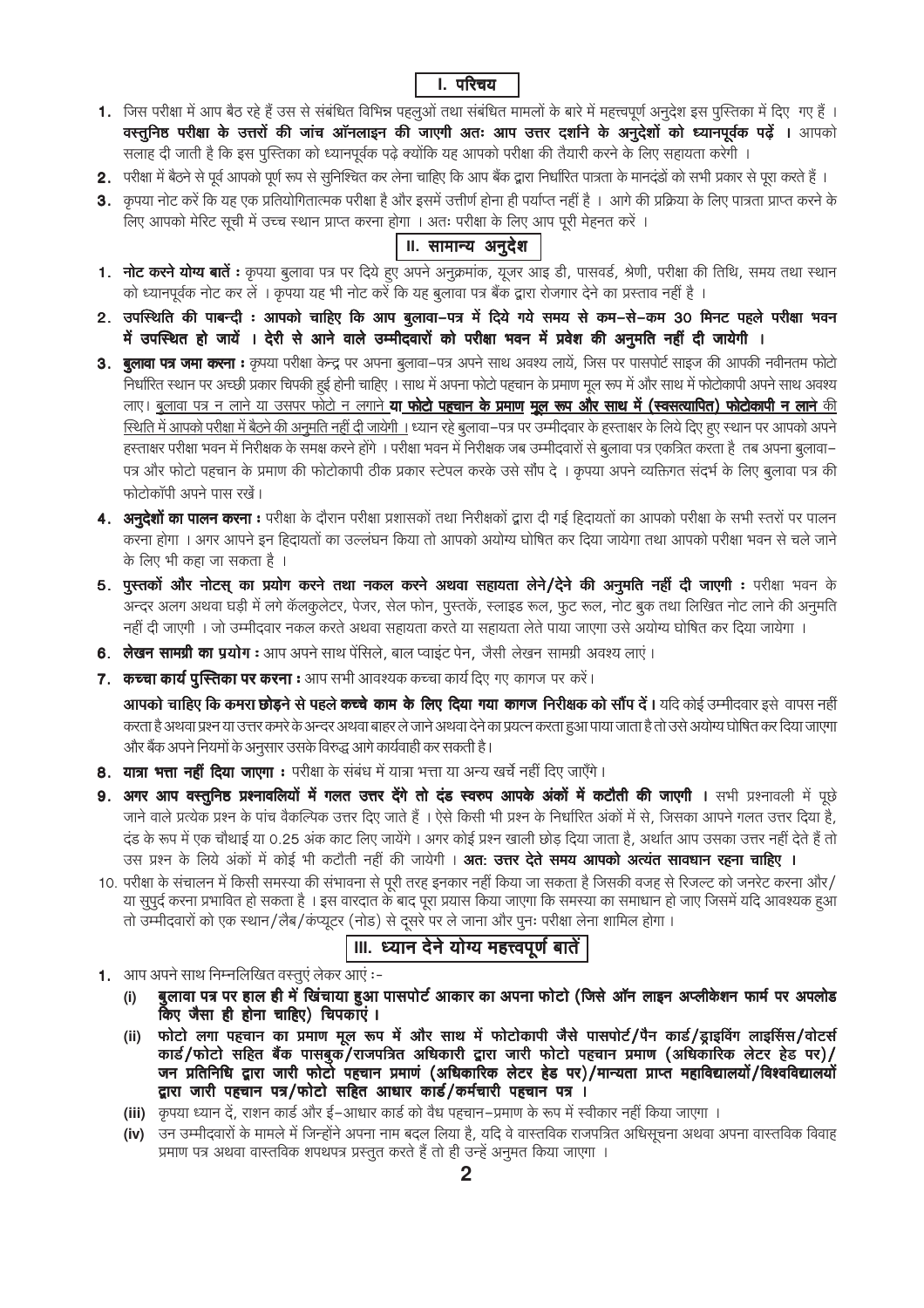# **I. INTRODUCTION**

- **1.** This booklet contains details pertaining to various aspects of the objective online examination you are going to take and important instructions about related matters. **The assessment will be done online hence you should carefully read instructions regarding the method of marking answers.** You are advised to study this booklet carefully as it will help you in preparing for the examination.
- **2.** Before appearing for the examination you should strictly ensure yourself that you fulfil the eligibility criteria stipulated by the bank in all respects.
- **3.** Please note that since this is a competitive examination, mere passing is not adequate. You have to obtain a high rank in the order of merit to get eligibility for further process. You should, therefore, put in your best efforts in the examination.

## **II. GENERAL INSTRUCTIONS**

- **1. Particulars to be Noted :** Please note carefully your Roll Number, User ID, Password, category, date, time and venue for the examination given in the call letter. Please also note that this call letter does not constitute an offer of employment by the bank.
- **2. Punctuality in Attendance : You should be present at the online test centre at least 30 minutes before the time given in the call letter. Candidates arriving late will not be permitted to enter the Examination Hall.**
- **3. Call letter to be Surrendered :** Affix firmly your **recent** passport size photograph in the space provided in the call letter and bring it with you alongwith photo identity proof in original and a photocopy when you come to the venue for the examination. **You will not be permitted to appear for the examination if you do not bring the call letter with the photograph affixed on it and photo identity proof in original and a photocopy (duly** self attested). You will be required to sign in the space provided for candidate's signature on your call letter in the presence of the invigilator in the examination hall. You should hand over your call letter and photocopy of photo identity proof to the invigilator in the examination hall duly stapled together, when he collects the call letters from the candidates. Please retain photocopy of the call letter with you for your personal record.
- **4. Compliance with Instructions :** You should scrupulously follow the instructions given by test administrators and the invigilators at all the stages of the examination for which you have been called. If you violate the instructions you will be disqualified and may also be asked to leave the examination hall.
- **5. Use of Books, Notes and Copying or Receiving/Giving Assistance Not Allowed :** No calculator, separate or with watch, pagers, cellphones, books, slide rules, foot rules, note-books or written notes will be allowed inside the examination hall. Any candidate who is found either copying or receiving or giving assistance will be disqualified.
- **6. Use of Stationery :** You must bring stationery such as pencils, ball point pen with you.
- **7. Rough work to be done on the sheet provided :** You should do all the necessary rough work on sheet provided only. **After the test is over, you should hand over the sheet, given for rough work to the invigilator before leaving the room.** Any candidate who does not return or is found to attempt to take or pass on the questions or answers inside or outside the examination hall will be disqualified and the Bank may take further action against him as per rules of the Bank.
- **8. Travelling Allowance not admissible :** No travelling allowance or other expenses in connection with the examination will be paid.
- **9. There will be Penalty for wrong answers marked by you in the objective tests.** There are five alternative answers to every question of all the tests. For each question for which a wrong answer has been given by you, onefourth or 0.25 of the marks assigned to that question will be deducted as penalty. If a question is left blank, i.e no answer is given by you, there will be no penalty for that question. **You should therefore be careful in marking your answers.**
- **10.** The possibility for occurrences of some problem in the administration of the examination cannot be ruled out completely which may impact test delivery and/or result from being generated. In that event, every effort will be made to rectify such problem, which may include movement of the candidates from one venue/lab/computer (node) to others and reconduct of the examination if considered necessary.

## **III. IMPORTANT POINTS TO REMEMBER**

- **1.** You are advised to bring with you the following things :-
	- **(i) Call letter with your recent passport size photograph (which should be the same as uploaded in the online application form) affixed thereon.**
	- **(ii) Photo identity proof such as Passport/PAN Card/ Driving License/Voter's Card/Bank passbook with photograph/Photo Identity Proof issued by a Gazetted Officer (on official letterhead) or Photo Identity Proof issued by a People's Representative (on official letterhead)/Identity card issued by a recognised college/University/Aadhar card with photograph/Employee ID in original as well as a photocopy.**
	- **(iii) Please note that Ration card and E-adhar Card will not be accepted as valid ID-proof.**
	- **(iv)** In case of candidates who have changed their name will be allowed only if they produce original Gazette notification or original marriage certificate or affidavit in original.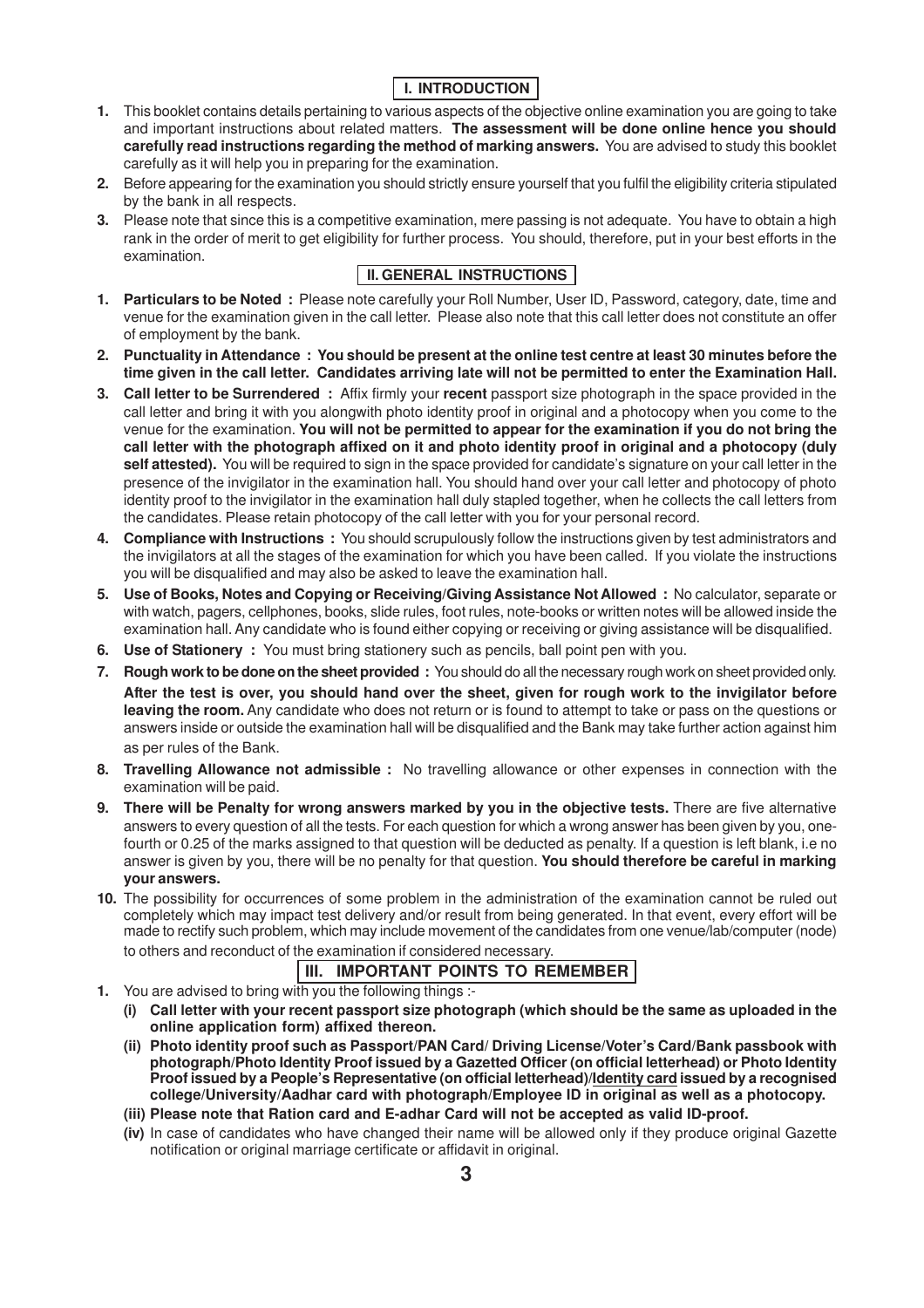बुलावा पत्र पर चिपकाया गया उम्मीदवार का फोटो, हस्ताक्षर और नाम ऑन–लाइन आवेदन पत्र और फोटो पहचान के प्रमाण के समान होना चाहिए, ऐसा न होने पर उम्मीदवार को परीक्षा में बैठने नहीं दिया जाएगा । यदि इनमें भिन्नता हुई तो उम्मीदवार को परीक्षा हेतू अनूमति नहीं दी जाएगी। उम्मीदवारों को फोटो पहचान का प्रमाण (जैसा कि इस बुलावा पत्र में विनिर्दिष्ट किँया गया है) प्रस्तुत करना होगा, जिसमें| उम्मीदवार का दिया गया नाम ऑनलाइन आवेदन पत्र और उम्मीदवार के बुलावा पत्र में उपलब्ध नाम के समान होना चाहिए ।

- एक बॉल पेन।  $(v)$
- 2. जब आपको परीक्षा **प्रारम्भ** करने का संकेत दिया जाये तो स्कूल/कॉलेज/विश्वविद्यालय की परीक्षाओं की तरह सभी प्रश्न पढ़ने में अपना समय नष्ट मत कीजिए। ये प्रश्न वस्तुनिष्ठ प्रकार के हैं, अतः आप एक-एक प्रश्न को सावधानी से पढ़कर तुरन्त उसके उत्तर दर्शा दीजिए। यदि आपको कोई प्रश्न कठिन लगता है तो उस पर समय नष्ट मत कीजिए। उसे छोड़कर अगले प्रश्न का उत्तर दीजिये। छोड़े गए मुश्किल प्रश्नों को सबसे अन्त में, यदि समय बचे, तो हल किया जा सकता है।
- 3. यह आपके हित में है कि दिये हए समय में से सभी प्रश्नावलियों के लिए उचित समय दें। किसी एक प्रश्नावली में बहत अधिक समय लगाना उचित नहीं होगा क्योंकि इससे अन्य प्रश्नावलियों के लिए कम समय बचेगा।

#### महत्त्वपूर्ण

लिखित परीक्षा के समय, साक्षात्कार के समय, या बाद में चयन प्रक्रिया के दौरान, यदि उम्मीदवार निम्न लिखित का दोषी हो (या पाया गया हो)– (i) अनुचित साधनों के प्रयोग का या (ii) किसी का हमशक्ल बन के आए या किसी को अपना हमशक्ल बना के भेजे या (iii) परीक्षा कक्ष में दुर्व्यवहार करे या परीक्षा की सामग्री या उसकी किसी अन्य जानकारी को मौखिक लिखित किसी भी रूप में, इलेक्ट्रॉनिकली या मकैनिकली किसी भी उद्देश्य से, पूर्णतया या अंशतः प्रकट करने, प्रकाशित करने, पुनः प्रस्तुत करने, ट्रांसमिट करने, स्टोर करने या उसके ट्रांसमिशन और स्टोरेज को सुगम बनाए या (iv) चयन के लिए उसकी उम्मीदवारी के संबंध में अनियमित या अनुचित साधनों का सहारा ले या (v) अनुचित साधनों से अपनी उम्मीदवारी के लिए समर्थन प्राप्त करे या (vi) परीक्षा/साक्षात्कार हाल में मोबाइल फोन या संचार के इलेक्ट्रॉनिक उपकरण लाए, तो ऐसा उम्मीदवार आपराधिक अभियोजन का भागी होने के अतिरिक्त निम्नलिखित का भागी होगा :

उस परीक्षा में अयोग्य ठहरा दिया जाएगा, जिसका वह उम्मीदवार हो ।

आई. बी. पी. एस. द्वारा ली जाने वाली किसी परीक्षा के लिए या तो हमेशा के लिए या विनिर्दिष्ट अवधि के लिए विवर्जित कर दिया जाएगा। सही व गलत उत्तरों के पैटर्न में समानता का पता लगाने के लिए आई.बी.पी.एस. उम्मीदवार के प्रत्यूत्तरों का परीक्षा में सम्मिलित अन्य उम्मीदवारों के साथ विश्लेषण करेगा। यदि इस संबंध में आई. बी. पी. एस द्वारा अपनाई गई विश्लेषणात्मक प्रक्रिया में यह अनुमान लगता/निष्कर्ष निकलता है कि प्रत्युत्तरों में सहभागिता की गई है और प्राप्त अंक वास्तविक/वैध नहीं है तो आई. बी. पी. एस बिना कोई कारण बताए ऐसे उम्मीदवारों (अयोग्य ठहराए गए) की उम्मीदवारी रदद करने का अधिकार आरक्षित रखता है।

### आपको निम्न सुचीबद्द दस्तावेजों के बिना ऑनलाइन परीक्षा में बैठने नहीं दिया जाएगा ।

- बूलावा पत्र पर हाल ही में खिंचाया हुआ पासपोर्ट आकार का अपना फोटो (जिसे ऑन लाइन अप्लीकेशन फार्म पर  $(i)$ अपलोड किए जैसा ही होना चाहिए) चिपकाएं ।
- (ii) फोटो लगा पहचान का प्रमाण मूल रूप में और साथ में फोटोकापी ।

कृपया ध्यान दें, एक उम्मीदवार केवल एक बार ही आवेदन कर सकता है और एक बार ही परीक्षा दे सकता है । एक से अधिक बार परीक्षा देने पर उम्मीदवारी रद्द हो जाएगी । यदि एक से अधिक बुलावा पत्र जेनरेट हो गया हो, तो उम्मीदवारों को सलाह दी जाती है कि वे संबंधित बुलावा पत्र पर उल्लिखित तिथि व समय पर केवल सफलतापूर्वक अंतिम रजिस्टर्ड पद की परीक्षा में बैठें। अन्य सभी बूलावा पत्र अभ्यर्पित किए जाने होंगे ।

<u>iv.</u> परीक्षा

परीक्षा में वस्तुनिष्ठ प्रकार की प्रश्नावलियाँ होंगी ।

(i) वस्तुनिष्ठ प्रश्नावली

| <i>क्र.</i> स. | प्रश्नावली का नाम       | संख्या<br>की<br>प्रश्नो | अधिकतम अंक | सम्मिश्र समय |
|----------------|-------------------------|-------------------------|------------|--------------|
|                | तकेशक्ति                | 50                      | 50         |              |
| 2              | कार्यकारी अंग्रेजी भाषा | 50                      | 50         | 90 मिनट      |
|                | संख्यात्मक अभियोग्यता   | 50                      | 50         |              |

सभी प्रश्नावलियों के लिए कूल मिलाकर 90 मिनट का समय निर्धारित हैं । आप इच्छानुसार प्रश्नावली / प्रश्नों को किसी भी क्रम से हल कर सकते हैं। अपने हित में आपको सलाह दी जाती है कि आप किसी एक प्रश्नावली पर अधिक समय न लगाएं क्योंकि उम्मीदवारों को प्रत्येक प्रश्नावली में, उत्तीर्णांक लेकर वस्तुनिष्ठ प्रश्नावलियों में क्वालीफाई करना होगा, जिस का निर्णय प्रत्येक वर्ग के लिए प्रत्येक प्रश्नावली में न्यूनतम अपेक्षित स्तर पर सभी प्रतिस्पर्धी उम्मीदवारों के मिलाकर कार्यनिष्पादन के आधार पर बैंक) द्वारा किया जाएगा ।

क्रमांक 1 एवम 3 की परीक्षाओं के प्रश्न हिंदी और अंग्रेजी दोनों में दिखाई देंगे ।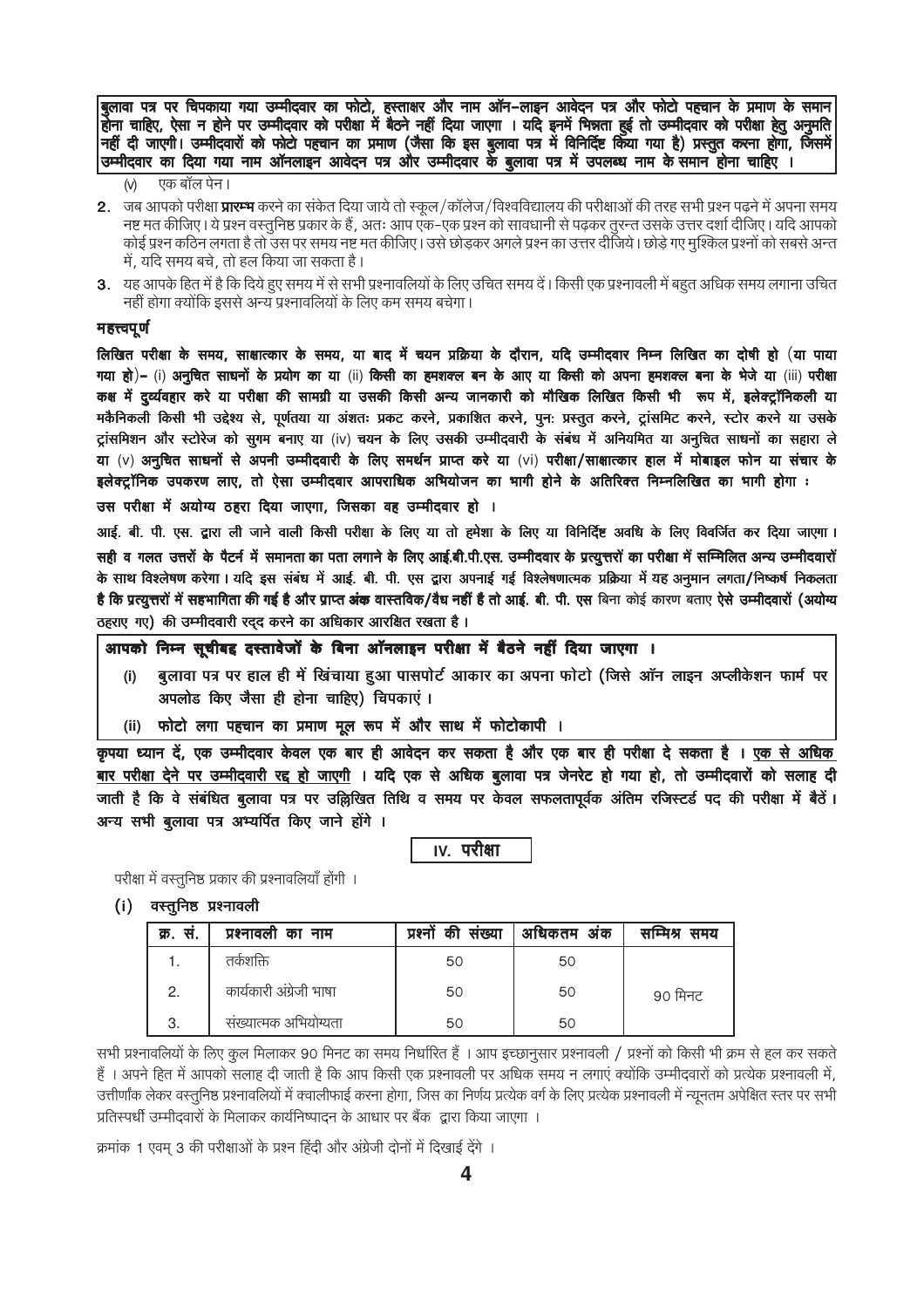**The candidate's photograph affixed on the call letter, signature and name should match those in the online application form and in the photo identity proof failing which the candidate shall not be allowed to appear for the examination. In case of discrepancy, candidate will not be allowed to appear for the examination. Candidates have to produce photo identity proof (as prescribed in this call letter) wherein the name of the candidate mentioned should be the same as available in the online application form and in the call letter.**

- (v) One ball point pen.
- **2.** When START signal for Test is given, do not waste your time in first reading all the questions as is done in the School/College/University examinations. Since these questions are of objective type, read a particular question and immediately indicate your answer. In case you find a particular question difficult, skip the question and go on to the next question. The question so skipped may be solved at the end, if time is available.
- **3.** You are advised in your interest to apportion the time given judiciously and not to utilise too much time on a particular test(s) at the cost of some other tests.

#### **IMPORTANT :**

**At the time of online examination or interview or subsequent selection process, if a candidate is (or has been) found guilty of - (i) using unfair means or (ii) impersonating or procuring impersonation by any person or (iii) misbehaving in the examination hall or disclosing, publishing, reproducing, transmitting, storing or facilitating transmission and storage of contents of the test(s) or any information therein in whole or part thereof in any form or by any means verbal or written, electronically or mechanically for any purpose or (iv) resorting to any irregular or improper means in connection with his/her candidature for selection or (v) obtaining support for his/her candidature by unfair means or (vi) carrying mobile phones or electronic devices of communication in the examination/interview hall such a candidate may, in addition to rendering himself / herself liable to criminal prosecution, be liable:**

**To be disqualified from the examination for which he/she is a candidate.**

**To be debarred either permanently or for a specified period from any examination conducted by IBPS.**

**IBPS would be analysing the responses (answers) of individual candidates with other candidates to detect patterns of similarity of right and wrong answers. If in the analytical procedure adopted by IBPS in this regard, it is inferred/concluded that the responses have been shared and scores obtained are not genuine/ valid, IBPS reserves right to cancel the candidature of the concerned candidates and the result of such candidates (disqualified) will be withheld.**

 **You will not be allowed to appear for the Online Examination without the documents listed below :**

- **(i) Call letter with your recent passport size photograph (which should be the same as uploaded in the online application form) affixed thereon.**
- **(ii) Photo identity proof in original as well as a photocopy.**

**Please note that a candidate is allowed to apply once and appear once for the examination. Multiple appearances will result in cancellation of candidature. In case more than one call letter has been generated, candidates are advised to appear only for the post last registered successfully on the date and at the time mentioned on the respective call letter. All other call letters are to be surrendered**

| <b>IV.</b> Examination |
|------------------------|
|                        |

The examination will consist of online objective type test.

#### **(i) OBJECTIVE TEST**

| lSr. No. I | Name of the Test         | No. of Questions   Max. Marks   Composite Time |    |            |
|------------|--------------------------|------------------------------------------------|----|------------|
|            | Reasoning                | 50                                             | 50 |            |
| 2.         | Working English Language | 50                                             | 50 | 90 minutes |
| 3.         | Quantitative Aptitude    | 50                                             | 50 |            |

Composite time for all the above tests will be (90 minute). You may attempt the tests / questions in any order you like. However in your interest you are advised not to spend too much time on any one of the tests because the candidates are required to qualify in the Objective Tests by securing passing marks, in each of the tests, to be decided by the Bank on the basis of the performance of all the competing candidates taken together in each test to a minimum required level for each category.

The questions in the tests at Sr. No. 1 and 3 will be displayed in Hindi and English.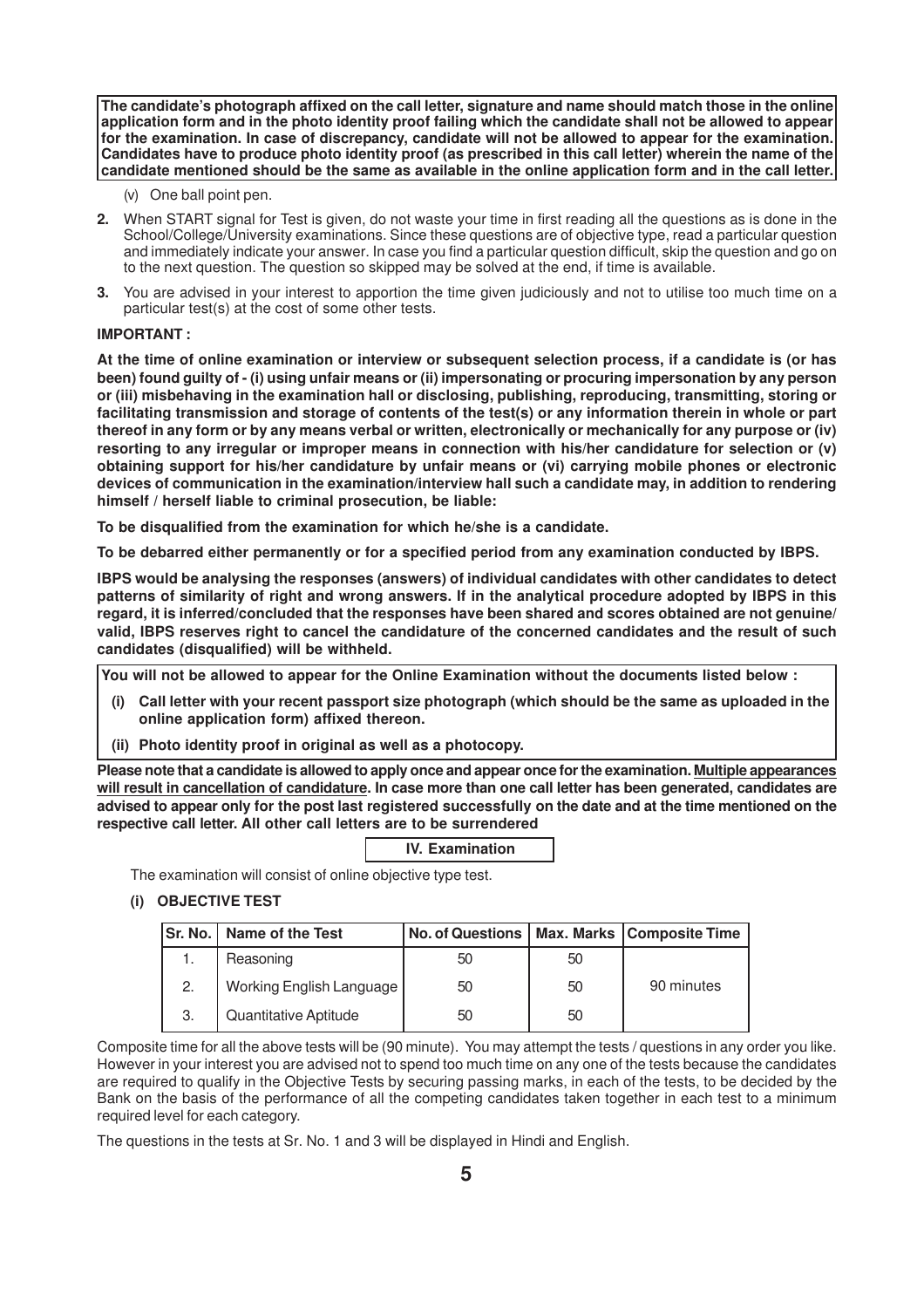# <mark>नमुना प्रश्न</mark> |

|                   |                                         |                                                                                         | प्रश्नावली । : तर्कशक्ति                |                                                                                                                              |                                                                                                                                                                                                                                                                                                   |  |
|-------------------|-----------------------------------------|-----------------------------------------------------------------------------------------|-----------------------------------------|------------------------------------------------------------------------------------------------------------------------------|---------------------------------------------------------------------------------------------------------------------------------------------------------------------------------------------------------------------------------------------------------------------------------------------------|--|
|                   |                                         |                                                                                         |                                         |                                                                                                                              | यह प्रश्नावली यह देखने के लिए है कि आप कितनी अच्छी तरह सोच सकते हैं । इसमें विभिन्न प्रकार के प्रश्न होंगे । यहाँ कुछ उदाहरण प्रश्न दिये हैं ।                                                                                                                                                    |  |
|                   |                                         |                                                                                         |                                         |                                                                                                                              | <b>निर्देश :</b> निम्नलिखित प्रश्न में से प्रत्येक प्रश्न में अक्षरों के कुछ समूह अथवा शब्द दिये गये हैं। पांच में से चार में कुछ न कुछ समानता है परंतु पांचवा उन                                                                                                                                 |  |
|                   |                                         | चारों से भिन्न है । जो सबसे अलग है आपको उसका पता लगाना है ।                             |                                         |                                                                                                                              |                                                                                                                                                                                                                                                                                                   |  |
|                   |                                         |                                                                                         |                                         | <b>प्र.1.</b> (1)काला     (2) लाल     (3) हरा      (4) पीला     (5) रंग                                                      |                                                                                                                                                                                                                                                                                                   |  |
|                   |                                         |                                                                                         |                                         |                                                                                                                              | उक्त पांचों में 'काला', 'लाल' 'हरा' तथा 'पीला' एक समूह बनाते हैं क्योंकि ये रंगों के नाम हैं। 'रंग' किसी रंग का नाम नहीं हैं, अत: आपका उत्तर है 5।                                                                                                                                                |  |
|                   |                                         | अब निम्नलिखित प्रश्न को हल करने का प्रयास कीजिए।                                        |                                         |                                                                                                                              |                                                                                                                                                                                                                                                                                                   |  |
| У.2.              | $(1)$ XZ                                | $(2)$ MN                                                                                | $(3)$ PQ                                | (4) BC                                                                                                                       | $(5)$ ST                                                                                                                                                                                                                                                                                          |  |
|                   | निम्नलिखित प्रश्न सादृश्य पर आधारित है। |                                                                                         |                                         |                                                                                                                              |                                                                                                                                                                                                                                                                                                   |  |
| $\overline{9}.3.$ |                                         | जो संबंध 'पैर' का मनुष्य से है वही 'खुर' का किससे है ?                                  |                                         |                                                                                                                              |                                                                                                                                                                                                                                                                                                   |  |
|                   | ( 1 ) पैर                               |                                                                                         |                                         | (2) घोड़ा                 (3) कुत्ता               (4) लड़का            (5) जूता                                             |                                                                                                                                                                                                                                                                                                   |  |
|                   |                                         |                                                                                         |                                         | उपर्युक्त उदाहरण में पांचों में से 'खुर'का किस से वही संबंध है जो पैर का मनुष्य से है ? उत्तर है 'घोड़ा' जो उत्तर सं. 2  है। |                                                                                                                                                                                                                                                                                                   |  |
|                   | अब निम्नलिखित प्रश्न हल कीजिए।          |                                                                                         |                                         |                                                                                                                              |                                                                                                                                                                                                                                                                                                   |  |
| $\Psi.4.$         |                                         | 'दिन' का 'रात' से वही संबंध है जो 'दयालु' का —— से है।                                  |                                         |                                                                                                                              |                                                                                                                                                                                                                                                                                                   |  |
|                   | $(1)$ क्रुर                             |                                                                                         |                                         | (2) चमकदार           (3) काली             (4) उदार             (5) कृतज्ञ                                                    |                                                                                                                                                                                                                                                                                                   |  |
|                   | अब निम्नलिखित प्रश्न हल कीजिए।          |                                                                                         |                                         |                                                                                                                              |                                                                                                                                                                                                                                                                                                   |  |
| $\P$ .5.          |                                         |                                                                                         |                                         |                                                                                                                              | TOPS के अक्षरों को पुनर्व्यवस्थित करके यदि O से शुरु होनेवाला कोई सार्थक शब्द बनाया जा सके तो उस शब्द का अंतिम अक्षर आपका                                                                                                                                                                         |  |
|                   |                                         |                                                                                         |                                         | उत्तर है। यदि एक से अधिक शब्द बन सकते हों तो उत्तर है M और यदि कोई शब्द न बन सकता हो तो उत्तर X है।                          |                                                                                                                                                                                                                                                                                                   |  |
|                   | (1)T                                    | (2)P                                                                                    | $(3)$ M                                 | $(4)$ S                                                                                                                      | (5) X                                                                                                                                                                                                                                                                                             |  |
| 9.6.              |                                         |                                                                                         |                                         | (1) सत्यप्रिय ईमानदार है                             (2) सत्यप्रिय बेईमान है                                                 | कुछ नेता बेईमान होते हैं। सत्यप्रिय नेता है। इन दो कथनों से निम्नलिखित में से कौन सा निश्चित निष्कर्ष निकलता है ?                                                                                                                                                                                 |  |
|                   |                                         |                                                                                         |                                         | (4) नेता सामान्यतः बेईमान होते हैं             (5)  सत्यप्रिय कभी-कभी बेईमान हो जाता है                                      | (३) कुछ नेता ईमानदार होते हैं                                                                                                                                                                                                                                                                     |  |
|                   |                                         |                                                                                         | प्रश्नावली II : कार्यकारी अंग्रेजी भाषा |                                                                                                                              |                                                                                                                                                                                                                                                                                                   |  |
|                   |                                         |                                                                                         |                                         |                                                                                                                              |                                                                                                                                                                                                                                                                                                   |  |
|                   |                                         |                                                                                         |                                         |                                                                                                                              | इस परीक्षा का प्रयोजन आपके अंग्रेजी भाषा ज्ञान को परखना है। व्याकरण, शब्द भंडार, वाक्यों को पूर्ण करना, समानार्थी, विपरीतार्थी शब्द, अनुच्छेद<br>की समझ आदि संबंधी प्रश्नों से आपके अंग्रेजी भाषा संबंधी ज्ञान की परीक्षा ली जाएगी। नीचे कुछ नमूना प्रश्न प्रस्तुत हैं, उनका अध्ययन करें और उत्तर |  |
|                   |                                         | दें लेकिन इस बात का ध्यान रखें कि परीक्षा में कई अन्य प्रकार के प्रश्न भी हो सकते हैं । |                                         |                                                                                                                              |                                                                                                                                                                                                                                                                                                   |  |
|                   | it meaningfully.                        |                                                                                         |                                         |                                                                                                                              | Directions : Pick out the most appropriate word from amongst the words given below each sentence to complete                                                                                                                                                                                      |  |
|                   | $(1)$ at                                | (2) through                                                                             | $(3)$ in                                | $(4)$ to                                                                                                                     | Q.7. He quickly glanced  the book to find what it said about the Indian economy.<br>$(5)$ over                                                                                                                                                                                                    |  |
|                   |                                         | इसका ठीक उत्तर "through" है जिसकी उत्तर संख्या '2' है।                                  |                                         |                                                                                                                              |                                                                                                                                                                                                                                                                                                   |  |
| Q.8.              | $(1)$ enact                             | $(2)$ enforce                                                                           | $(3)$ cancel                            | (4) strike                                                                                                                   | $(5)$ declare                                                                                                                                                                                                                                                                                     |  |
| Q.9.              | (1) explained                           | (2) warned                                                                              | (3) apprised                            | $(4)$ told                                                                                                                   | (5) intimated                                                                                                                                                                                                                                                                                     |  |
| <b>Directions</b> | ÷                                       | there is no error, the answer is '5'.                                                   |                                         |                                                                                                                              | Read each sentence given below to find out whether there is any grammatical error in it. The error,<br>if any, will be in one part of the sentence. The number of that part of the sentence is your answer. If                                                                                    |  |
|                   |                                         | (Ignore errors of punctuations, if any)                                                 |                                         |                                                                                                                              |                                                                                                                                                                                                                                                                                                   |  |

| Q.10. | I am twenty / two years old / when I first / joined the bank. |     |     | No error |
|-------|---------------------------------------------------------------|-----|-----|----------|
|       | (2)                                                           | (3) | (4) | (5)      |

अशुद्धि (1) में है। अतः उत्तर '1' है।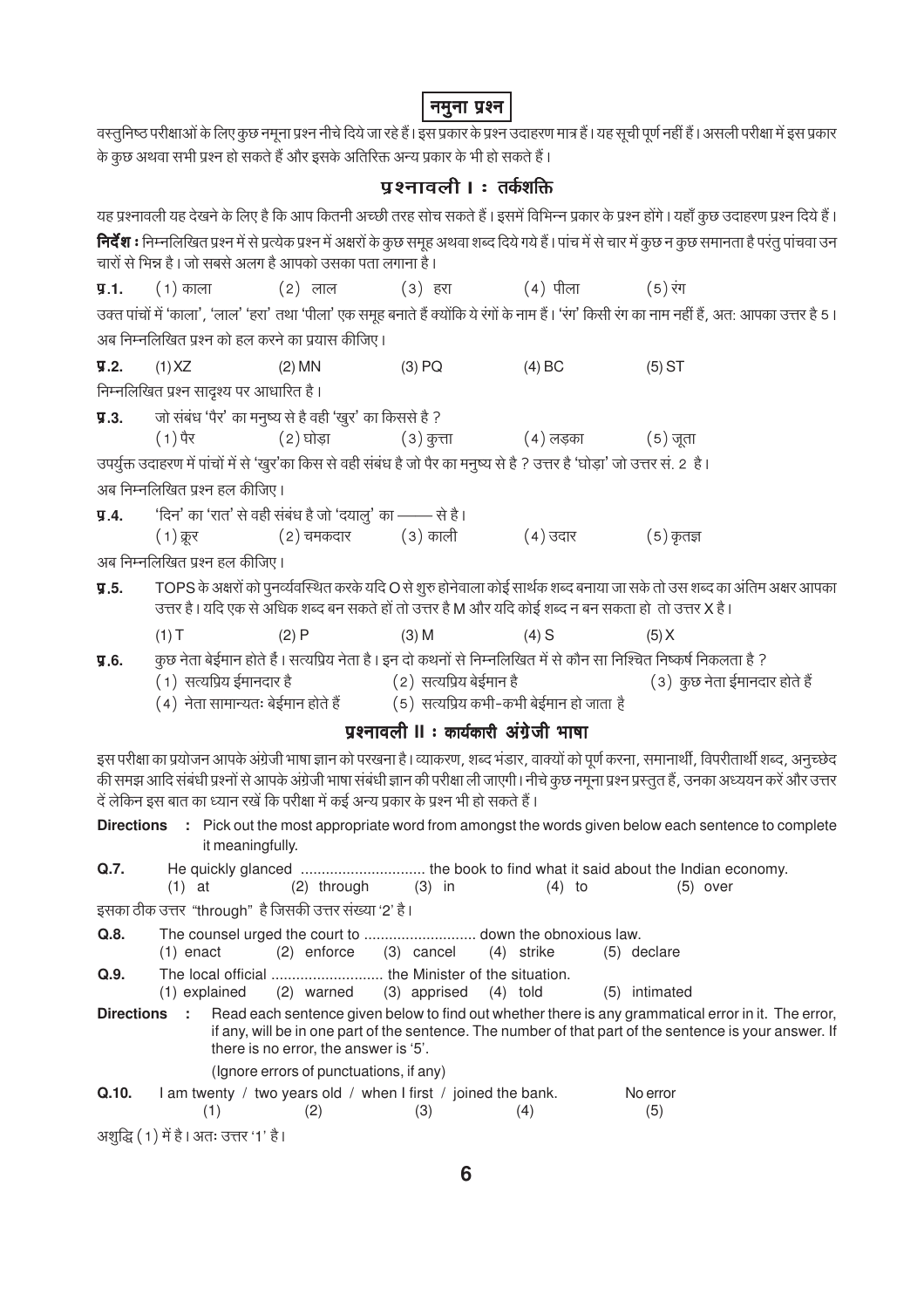**SAMPLE QUESTIONS**

Below are given some sample questions for the objective type tests. The types of questions are only illustrative and not exhaustive. In actual examination you may find questions on some or all of these types and also questions on the types not mentioned here.

#### **TEST I : Reasoning**

This is a test to see how well you can think. It contains questions of various kinds. Here are some sample questions. **Directions** : In each of the following questions, there is a group of letters or words given. Four of the five are alike in a certain way, while one is different. Find out the one which is different. **Q.1.** (1) black (2) red (3) green (4) yellow (5) paint Of the five, 'black', 'red', 'green', and 'yellow' form a group as they are names of colours. 'Paint' is not the name of a colour. Therefore (5) is the answer. Now try to solve the following question. **Q.2**. (1) XZ (2) MN (3) PQ (4) BC (5) ST Following are the questions based on analogy. **Q.3.** "Foot" is related to "Man" in the same way as "Hoof" is related to -(1) Leg (2) Horse (3) Dog (4) Boy (5) Shoe In the above example, with which one of the five, "Hoof" has the same relationship as "Foot" has to "Man" ? The answer is "Horse", which is answer number (2). Now try the following questions. **Q.4.** "Day" is related to "Night" in the same way as "Kind" is related to -(1) Cruel (2) Bright (3) Dark (4) Generous (5) Gratitude Now try the following questions. **Q.5.** If the letters in the word TOPS can be rearranged to form a meaningful word beginning with O, the last letter of that word is your answer. If more than one such word can be formed, M is the answer and if no such word can be formed, X is the answer. (1) T (2) P (3) M (4) S (5) X **Q.6.** Some leaders are dishonest. Satyapriya is a leader. Which of the following inferences definitely follows from these two statements ? (1) Satyapriya is honest (2) Satyapriya is dishonest (3) Some leaders are honest  $(5)$  Satyapriya is sometimes dishonest **Test II : Working English Language** This is a test to see how well you 'know' English. Your English language ability would be tested through questions on grammar, vocabulary, sentence completion, synonyms, antonyms, comprehension of a passage, etc. Study and answer the sample questions given below. Please remember, in the test paper there may be questions of several other types also. **Directions :** Pick out the most appropriate word from amongst the words given below each sentence to complete it meaningfully. **Q.7.** He quickly glanced .............................. the book to find what it said about the Indian economy. (1) at (2) through (3) in (4) to (5) over The correct answer is "through" which is answer No. 2. **Q.8.** The counsel urged the court to ........................... down the obnoxious law. (1) enact (2) enforce (3) cancel (4) strike (5) declare **Q.9.** The local official ........................... the Minister of the situation. (1) explained (2) warned (3) apprised (4) told (5) intimated **Directions :** Read each sentence given below to find out whether there is any grammatical error in it. The error, if any, will be in one part of the sentence. The number of that part of the sentence is your answer. If there is no error, the answer is '5'. (Ignore errors of punctuations, if any) **Q.10.** I am twenty / two years old / when I first / joined the bank. No error  $(1)$   $(2)$   $(3)$   $(4)$   $(5)$ 

The error is in (1). Therefore the answer is '1'.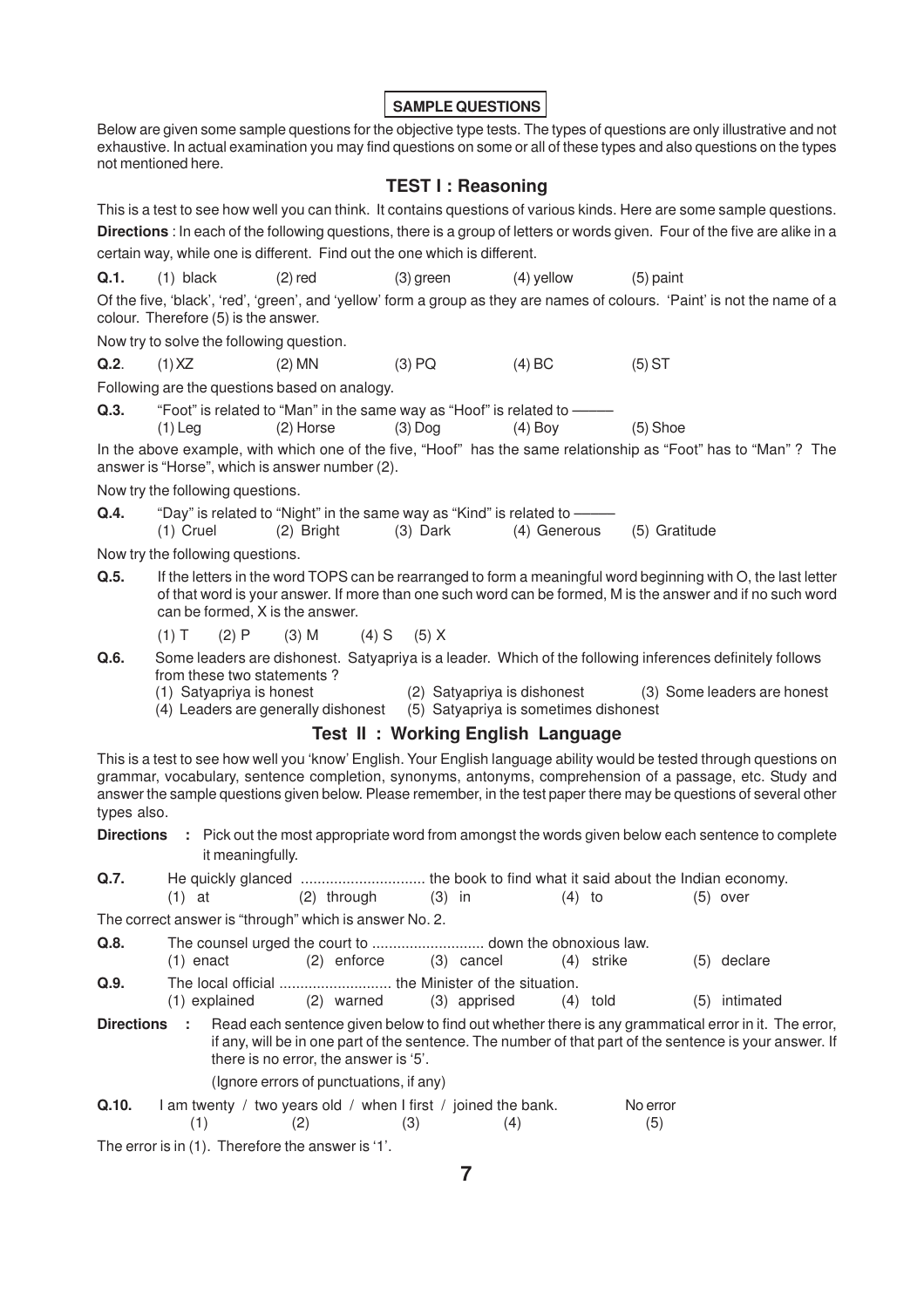| Q.11.                                                                                                                                                                         | (1)                                                      | (2)                                           | To the Hindus / the Ganga is / holier than / any other river.<br>(3)<br>(4) | No error<br>(5)                                                                    |                                                                                                                              |  |
|-------------------------------------------------------------------------------------------------------------------------------------------------------------------------------|----------------------------------------------------------|-----------------------------------------------|-----------------------------------------------------------------------------|------------------------------------------------------------------------------------|------------------------------------------------------------------------------------------------------------------------------|--|
|                                                                                                                                                                               | इस वाक्य में कोई अशुद्ध नहीं है, इसलिए ठीक उत्तर '5' है। |                                               |                                                                             |                                                                                    |                                                                                                                              |  |
|                                                                                                                                                                               | अब निम्नलिखित प्रश्न को हल कीजिए:                        |                                               |                                                                             |                                                                                    |                                                                                                                              |  |
| Q.12.                                                                                                                                                                         | (1)                                                      | (2)                                           | (3)                                                                         | Of all the teachers / in our school / our class teacher / were very strict.<br>(4) | No error<br>(5)                                                                                                              |  |
|                                                                                                                                                                               |                                                          | <b>meaning</b> to the word given in capitals. |                                                                             |                                                                                    | <b>Directions</b> : In each of the following questions select from amongst the five alternatives, the word <b>nearest in</b> |  |
| Q.13.                                                                                                                                                                         | <b>CENTENARY</b>                                         |                                               |                                                                             | $(1)$ a guard $(2)$ a hundred years $(3)$ a very old man $(4)$ hundred runs        | (5) hundredth anniversary                                                                                                    |  |
| Q.14.                                                                                                                                                                         | <b>TRIUMPH</b><br>(1) conquer                            | $(2)$ smash                                   | $(3)$ earn                                                                  | $(4)$ brave                                                                        | (5) capture                                                                                                                  |  |
| <b>Directions</b> : In each of the following questions, select from amongst the five alternatives, the word <b>most opposite</b><br>in meaning of the word given in capitals. |                                                          |                                               |                                                                             |                                                                                    |                                                                                                                              |  |
| Q.15.                                                                                                                                                                         | <b>LIVELY</b><br>$(1)$ simple                            | $(2)$ weak                                    | $(3)$ dull                                                                  | $(4)$ angry                                                                        | $(5)$ moron                                                                                                                  |  |
| Q.16.                                                                                                                                                                         | <b>INADVERTENT</b><br>(1) adequate                       | (2) available                                 | (3) sluggish                                                                | (4) negligent                                                                      | (5) intentional                                                                                                              |  |

उपर्युक्त प्रश्नों के अलावा अंग्रेजी में एक अनुच्छेद भी दिया जाएगा। जिससे आपकी बोधगम्यता को परखने का प्रयास किया जाएगा। आपको उस अनुच्छेद पर आधारित प्रश्नों के उत्तर देने होंगे।

# पृश्नावली ॥। : संख्यात्मक अभियोग्यता

यह परीक्षा संख्यात्मक गणनाओं, जैसे संगणन, संख्यात्मक तर्कसंगतता, सारणियों एवं आलेखों से निष्कर्ष निकालने आदि में आपकी गति एवं शद्धता की जाँच के लिये है।

**निर्देश :** निम्नलिखित में से प्रत्येक प्रश्न में एक संख्या नहीं दी गयी। उस संख्या के स्थान पर प्रश्नचिह्न (?) लगा दिया गया है। आपको यह बताना है कि प्रश्न चिह्न के स्थान पर उत्तर संख्या 1, 2, 3 और 4 में से कौन सी आएगी। यदि इन चारों में से कोई भी ठीक न हो तो आपका उत्तर होगा (5) अर्थात् इनमें से कोई नहीं।

| $\overline{y}$ .17. 42 + 73 + 137 = ?                       |                               |                                                                                                                 |                   |                                    |
|-------------------------------------------------------------|-------------------------------|-----------------------------------------------------------------------------------------------------------------|-------------------|------------------------------------|
|                                                             | $(1)$ 352 $(2)$ 252 $(3)$ 242 |                                                                                                                 | $(4)$ 142         | (5) दिए गए विकल्पों को छोड़कर अन्य |
| <b>9.18.</b> 20 $\times \frac{1}{2}$ = ?                    |                               |                                                                                                                 |                   |                                    |
| $(1)$ 4 $(2)$ 5                                             |                               |                                                                                                                 | $(3)$ 12 $(4)$ 20 | (5) दिए गए विकल्पों को छोड़कर अन्य |
|                                                             |                               | प्रश्न क्र. 18  का सही उत्तर है 10 परंतु 1, 2, 3 या 4 में से कोई भी उत्तर ठीक नहीं है। इसलिए आपका उत्तर 5 होगा। |                   |                                    |
|                                                             |                               | कुछ प्रश्नों में अंकगणितीय तर्क की आवश्यकता होगी। उदाहरण के लिए:                                                |                   |                                    |
|                                                             |                               | <b>y.19.</b> 10 रु. प्रति नींबू के भाव से 6 नींबूओं की कीमत कितने रु. होगी ?                                    |                   |                                    |
|                                                             | $(1) 6$ $(2) 10$ $(3) 60$     |                                                                                                                 |                   | $(4)61$ $(5)610$                   |
| <b>y.20.</b> निम्नलिखित में से कौनसा अंक 4 का सही गुणक है ? |                               |                                                                                                                 |                   |                                    |

- $(1)$  27114  $(2)$  58204  $(3)$  48402  $(4)$  32286 (5) दिए गए विकल्पों को छोड़कर अन्य
- **प्र.21.** यदि 10 रुपये में एक पैन बेचने पर लाभ उसकी लागत के बराबर है तो पैन का मूल्य क्या है ? (5) दिए गए विकल्पों को छोड़कर अन्य  $(1)$  3/- $\overline{\mathcal{D}}$ .  $(2) 5/ - \overline{x}$ .  $(3) 10/- \overline{v}$ .  $(4)$  20/- $\overline{v}$ .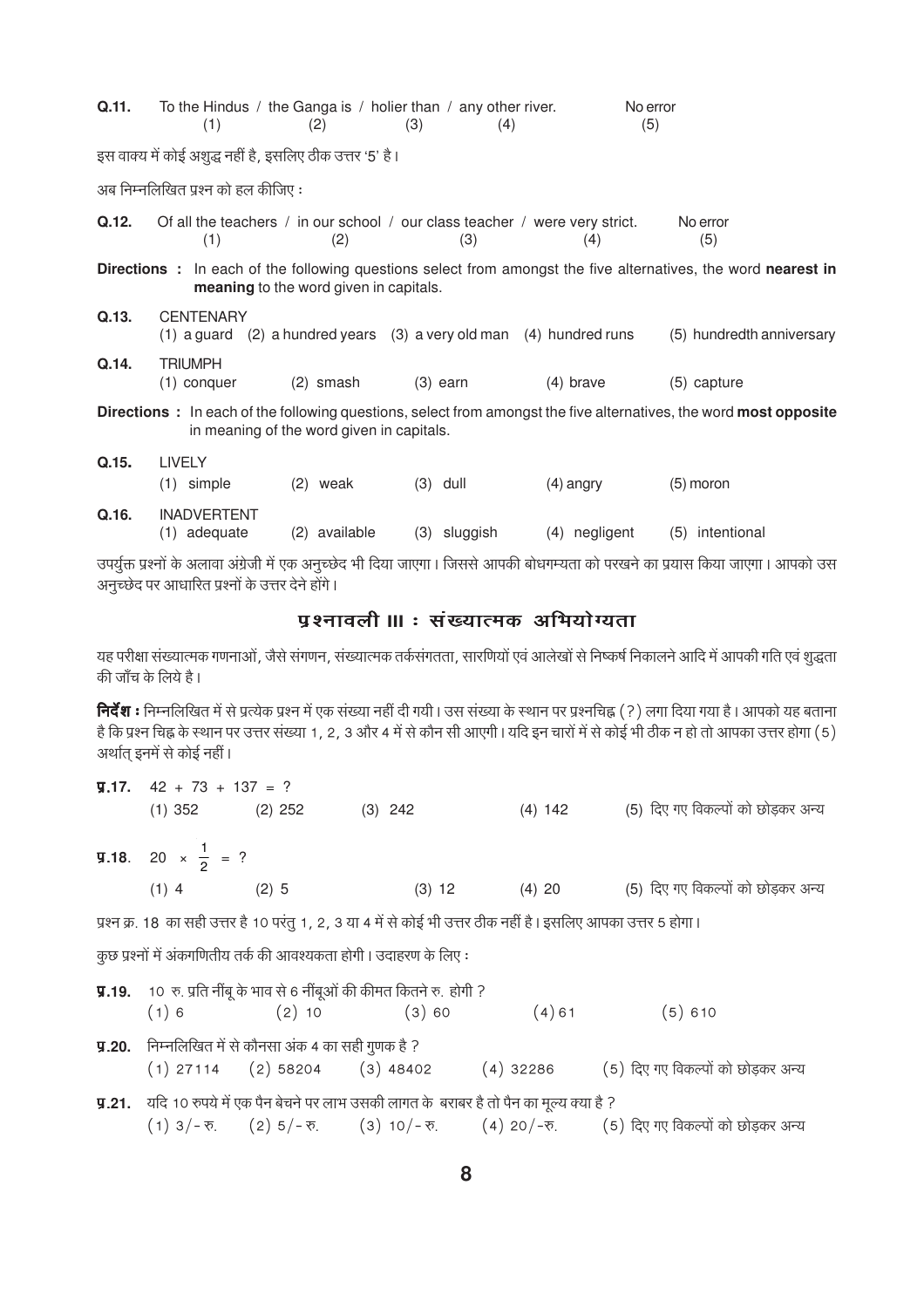| Q.11.                                                                                                                                                                         | To the Hindus / the Ganga is / holier than / any other river.<br>(1)                 | (2)                                                           |             | (3)        | (4)  |             | No error<br>(5) |                                                                                                                              |
|-------------------------------------------------------------------------------------------------------------------------------------------------------------------------------|--------------------------------------------------------------------------------------|---------------------------------------------------------------|-------------|------------|------|-------------|-----------------|------------------------------------------------------------------------------------------------------------------------------|
|                                                                                                                                                                               | In this question, there is no error; Hence the right answer to this question is '5'. |                                                               |             |            |      |             |                 |                                                                                                                              |
|                                                                                                                                                                               | Now attempt the following question.                                                  |                                                               |             |            |      |             |                 |                                                                                                                              |
| Q.12.                                                                                                                                                                         | Of all the teachers / in our school / our class teacher / were very strict.<br>(1)   |                                                               | (2)         |            | (3)  | (4)         |                 | No error<br>(5)                                                                                                              |
|                                                                                                                                                                               |                                                                                      | meaning to the word given in capitals.                        |             |            |      |             |                 | <b>Directions</b> : In each of the following questions select from amongst the five alternatives, the word <b>nearest in</b> |
| Q.13.                                                                                                                                                                         | <b>CENTENARY</b><br>$(1)$ a guard                                                    | $(2)$ a hundred years $(3)$ a very old man $(4)$ hundred runs |             |            |      |             |                 | (5) hundredth anniversary                                                                                                    |
| Q.14.                                                                                                                                                                         | <b>TRIUMPH</b><br>$(1)$ conquer                                                      |                                                               | $(2)$ smash | $(3)$ earn |      | $(4)$ brave |                 | (5) capture                                                                                                                  |
| <b>Directions</b> : In each of the following questions, select from amongst the five alternatives, the word <b>most opposite</b><br>in meaning of the word given in capitals. |                                                                                      |                                                               |             |            |      |             |                 |                                                                                                                              |
| Q.15.                                                                                                                                                                         | <b>LIVELY</b><br>$(1)$ simple                                                        | (2)                                                           | weak        | (3)        | dull | $(4)$ angry |                 | $(5)$ moron                                                                                                                  |
| Q.16.                                                                                                                                                                         | <b>INADVERTENT</b>                                                                   |                                                               |             |            |      |             |                 |                                                                                                                              |

(1) adequate (2) available (3) sluggish (4) negligent (5) intentional

In addition to the above questions, there will be a passage in English for comprehension. You will be asked questions based on the passage.

#### **Test III : Quantitative Aptitude**

This test is designed to measure how fast and accurate you are in dealing with numbers, viz. computation, quantitative reasoning, interpretation of tables and graphs.

**Directions :** In each of the following questions one number is missing. The place where the number is missing is shown by a question mark (?). You have to find out which one of the answers shown against 1, 2, 3 and 4 can replace the question mark. If none of these four can replace the question mark, you will indicate (5) i.e. 'None of these' as your answer.

| Q.17. | $42 + 73 + 137 = ?$<br>$(1)$ 352  | $(2)$ 252 | $(3)$ 242 | $(4)$ 142 | (5) Other than those given as options |
|-------|-----------------------------------|-----------|-----------|-----------|---------------------------------------|
|       | Q.18. $20 \times \frac{1}{2}$ = ? |           |           |           |                                       |
|       | $(1)$ 4                           | $(2)$ 5   | $(3)$ 12  | $(4)$ 20  | (5) Other than those given as options |

The correct answer for Q. 18 is 10. But none of the 1, 2, 3, or 4 shows this answer. Therefore your answer is 5.

Some of the questions may require arithmetical reasoning. For example :

- **Q.19.** At 10 rupees each, how much will 6 lemons cost ? (1) 6 (2) 10 (3) 60 (4) 61 (5) 610
- **Q.20.** Which of the following can be exact multiple of 4 ?<br>(1) 27114 (2) 58204 (3) 48402 (4) 32286 (5) Other than those given as options
- **Q.21.** If the profit made by selling a pen for Rs.10 is as much as its cost, what is the cost price of the pen ?<br>(1) Rs.3/- (2) Rs.5/- (3) Rs.10/- (4) Rs.20/- (5) Other than those given as options (3)  $\text{Rs.10/}-$  (4)  $\text{Rs.20/}-$  (5) Other than those given as options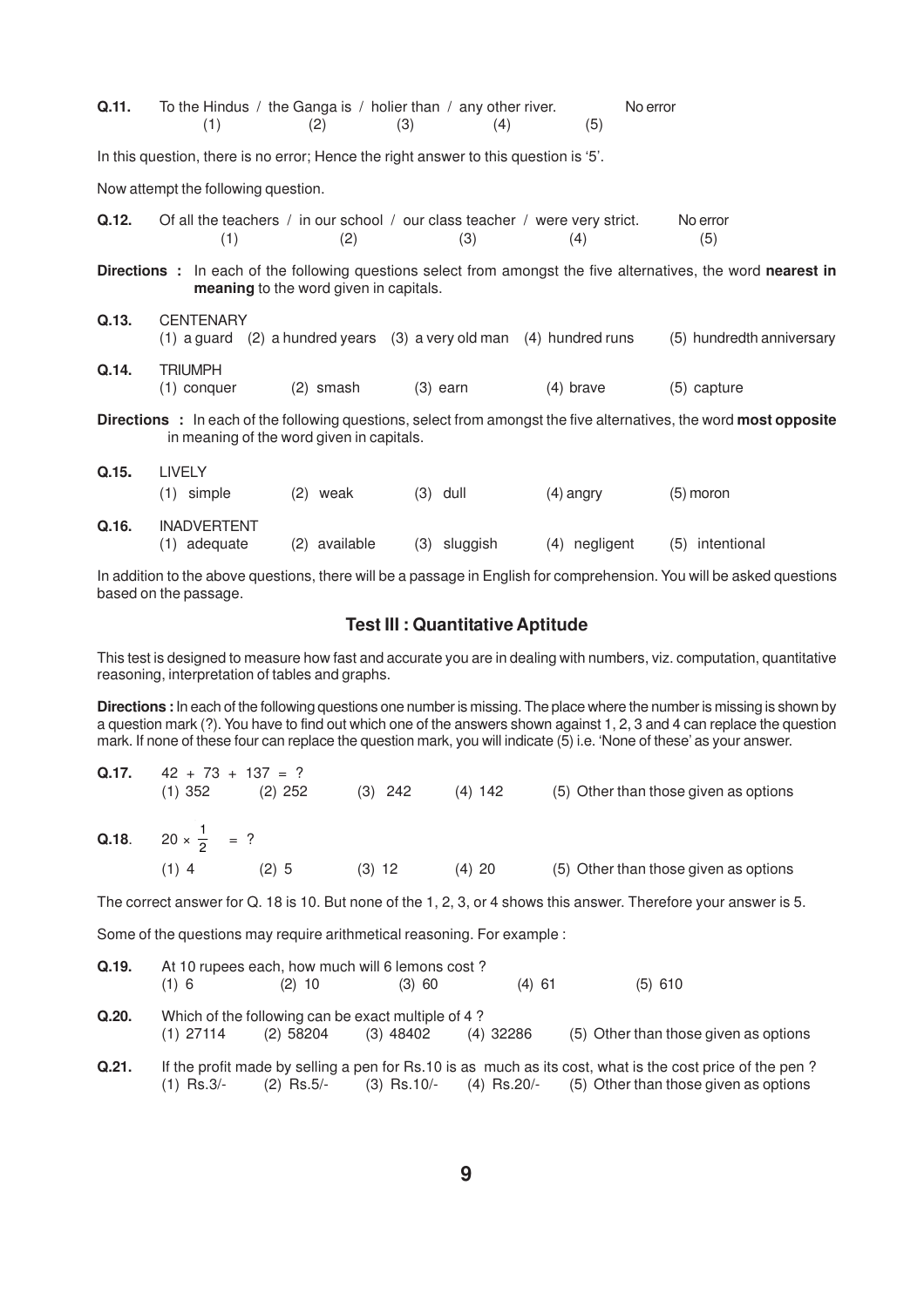इसके अतिरिक्त ग्राफों और सारणियों पर भी कुछ प्रश्न पूछे जा सकते हैं।

निर्देश : नीचे सारणी में 700 कर्मचारियों का प्रतिशत दर्शाया गया है जो उन 6 विशेषताओं के आधार पर वर्गीकृत है जिससे पदोन्नति में सहायता मिलती है। श्रेणी। सबसे अधिक है। सारणी का सावधानीपूर्वक अध्ययन कीजिये तथा उसके नीचे दिए प्रश्नों का उत्तर दें :

| विशेषता       |    | विभिन्न श्रेणियां देने वाले कर्मचारियों का प्रतिशत |    |    |    |    |  |
|---------------|----|----------------------------------------------------|----|----|----|----|--|
|               |    | $\mathsf{I}$                                       | Ш  | IV | V  | VI |  |
| वरिष्ठता      | 32 | 17                                                 | 22 | 19 | 5  | 5  |  |
| अध्यवसाय      | 14 | 19                                                 | 17 | 9  | 27 | 14 |  |
| कार्य निपुणता | 15 | 19                                                 | 21 | 14 | 14 | 17 |  |
| बुद्धिमत्ता   | 10 | 14                                                 | 10 | 14 | 17 | 35 |  |
| ईमानदारी      | 24 | 17                                                 | 7  | 9  | 27 | 16 |  |
| सामाजिकता     | 5  | 14                                                 | 23 | 35 | 10 | 13 |  |

(5) कार्य निपुणता

**प्र.22.** पदोन्नति के लिए किस विशेषता को सर्वोच्च श्रेणी मिली है ?

| अध्यवसाय | (2) वरिष्ठता | (3) ईमानदारी | (4) सामाजिकता |
|----------|--------------|--------------|---------------|

सारणी में श्रेणी। का प्रतिशत देखिये। आप देखेंगे कि वरिष्ठता को अधिकतम प्रतिशत दिया गया है। अतः आपका उत्तर है 'वरिष्ठता' जिसका क्रमांक (2) है।

**प्र.23.** कितने कर्मचारियों ने बद्धिमता को श्रेणी III दी हैं ?

 $(1)$ 

 $(3) 77$  $(4)70$  $(5)10$  $(1)$  119  $(2)98$ 

कृपया सारणी में श्रेणी III में बुद्धिमत्ता के लिए उल्लेखित प्रतिशत देखें। आप देखेंगे कि 700 कर्मचारियों में से 10 प्रतिशत लोगों ने बुद्धिमत्ता को श्रेणी ॥ दी हैं। 700 कर्मचारियों का 10 प्रतिशत 70 है। अतः आपका उत्तर होगा क्रमांक (4)।

### **y.24.** पदोन्नति के लिए सबसे कम महत्त्वपूर्ण विशेषता किसे माना गया है ?

| (1) ईमानदारी | (२) बुद्धिमत्ता |                                                             | (३) अध्यवसाय           (४)  कार्य निपुणता       (५)  सामाजिकतौं |  |
|--------------|-----------------|-------------------------------------------------------------|-----------------------------------------------------------------|--|
|              |                 | $\sqrt{V}$ . वस्तुनिष्ठ परीक्षा (ऑनलाइन) के स्वरुप का विवरण |                                                                 |  |

- उम्मीदवार को लॉगइन स्क्रीन दिखाई पडेगी। उम्मीदवार को अपने यूजर आई डी. और पासवर्ड, जो बुलावा पत्र में दिया गया है, का प्रयोग करते  $1.$ हए लॉग इन करना होगा।
- लॉग इन करने के बाद, उम्मीदवार की प्रोफाइल (नाम, रोल न., फोटो इत्यादि) प्रदर्शित की जाएंगी और उम्मीदवार को 'I confirm' बटन पर  $2.$ क्लिक करके प्रोफाइल सही है की पृष्टि करनी है ।
- तत्पश्चात् स्क्रीन पर अनुदेश दिखाई पडेंगे। 3.
- उम्मीदवार को अनुदेश ध्यान से पढ़ लेने चाहिए और स्क्रीन के बॉटम में दिए गए बॉक्स में 'चेकिंग' (क्लिक) करके इन्हें पढ लिया गया निर्दिष्ट कर  $4.$ देना चाहिए, उसके बाद 'I am ready to begain' बटन एक्टिवेट होगा।
- 'I am ready to begin' बटन पर क्लिक करने के बाद परीक्षा का **वास्तविक समय** आरंभ होगा।  $5<sub>1</sub>$
- प्रश्नपत्र में 150 प्रश्न होंगे और प्रत्येक प्रश्न के बाद 5 विकल्प होंगे। 6.
- परीक्षा के कुल अंक 150 है। 7.
- कार्यकारी अंग्रेजी भाषा परीक्षण के प्रश्नों को छोड़कर शेष सभी प्रश्न हिंदी और अंग्रेजी में उपलब्ध होंगे। दिए गए प्रश्न को दूसरी भाषा में देखने 8. के लिए, उम्मीदवार 'view in' ड्रॉप डाउन बॉक्स पर क्लिक करके इच्छित भाषा चून सकता है।
- एक समय में केवल एक प्रश्न दिखाई पड़ेगा।  $9<sub>1</sub>$
- 10. प्रश्न का उत्तर देने के लिए उम्मीदवार को उस विकल्प पर 'माउस क्लिक' करना होगा, जिसे वह उचित/सही समझता है। **जिस विकल्प को** क्लिक किया जाएगा, वह हाईलाएट हो जाएगा उसे उम्मीदवार द्वारा प्रश्न का दिया गया उत्तर समझा जाएगा।
- 11. एक प्रश्न का उत्तर चून लेने के बाद उम्मीदवार को अपने उत्तर को सेव करने और अगले प्रश्न पर जाने के लिए 'SAVE & NEXT' बटन पर क्लिक करना चाहिए। ध्यान रहे, 'Save & Next' बटन पर क्लिक किए बिना प्रश्न के लिए चूना गया उत्तर सेव नहीं किया जाएगा।
- 12. यदि उम्मीदवार किसी प्रश्न को हल नहीं करना चाहता है तो उसे उस प्रश्न के किसी विकल्प पर क्लिक नहीं करना चाहिए। उम्मीदवार प्रत्येक प्रश्न के सामने दिए गए 'CLEAR RESPONSE' button पर क्लिक कर के किसी प्रश्न विशेष के अपने उत्तर को चाहे तो डिसिलेक्ट कर सकता है।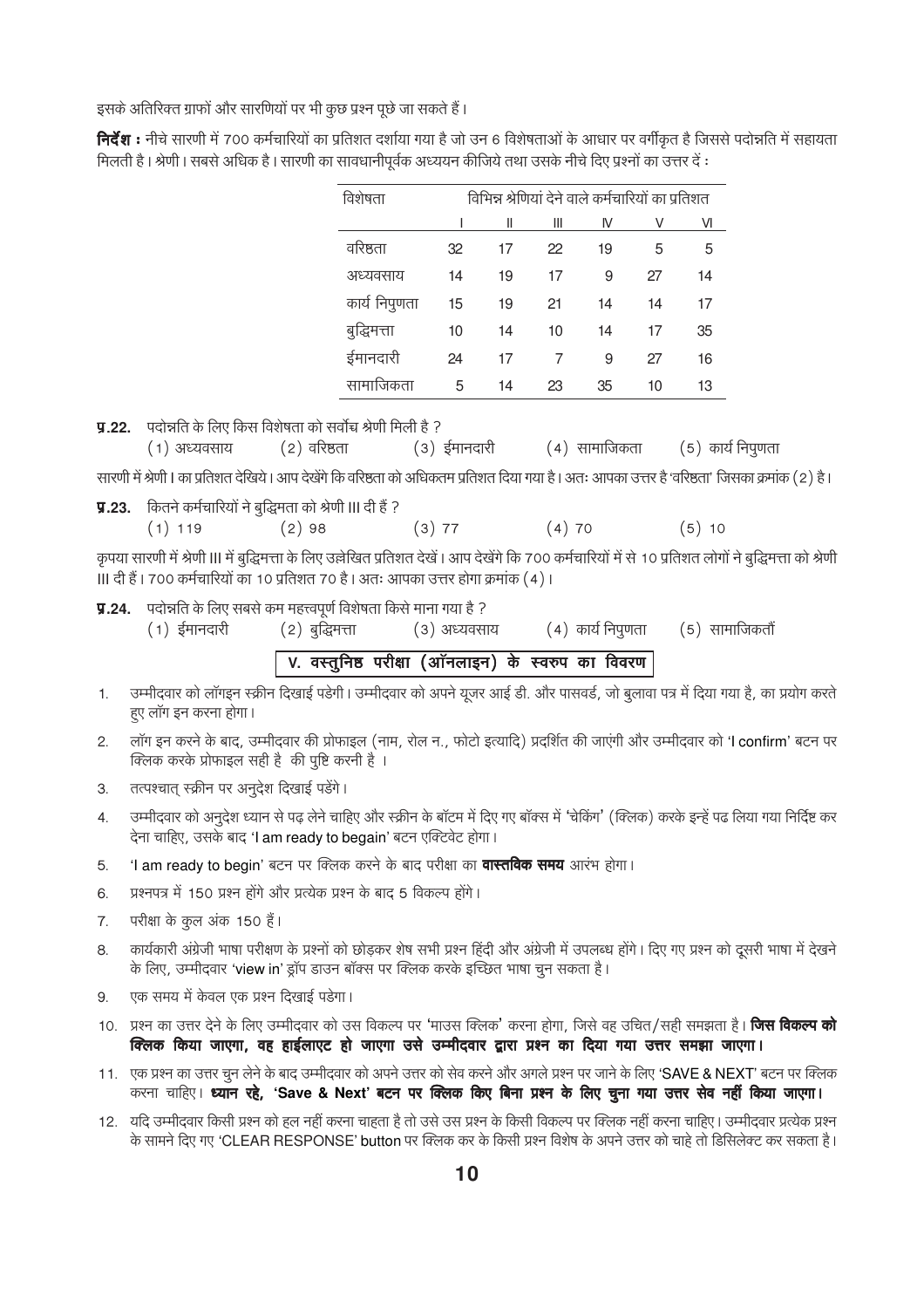Also, there may be some questions based on graphs and tables.

**Directions :** Given below is a table showing percentages out of a total of 700 employees ranking six attributes that help promotion. Rank I is the highest. Study the table carefully and answer questions that follow:

| Attribute    | Percent of Employees Giving Different Ranks |    |    |    |    |    |
|--------------|---------------------------------------------|----|----|----|----|----|
|              |                                             | Ш  | Ш  | N  | V  | VI |
| Seniority    | 32                                          | 17 | 22 | 19 | 5  | 5  |
| Perseverance | 14                                          | 19 | 17 | 9  | 27 | 14 |
| Efficiency   | 15                                          | 19 | 21 | 14 | 14 | 17 |
| Intelligence | 10                                          | 14 | 10 | 14 | 17 | 35 |
| Honesty      | 24                                          | 17 | 7  | 9  | 27 | 16 |
| Sociability  | 5                                           | 14 | 23 | 35 | 10 | 13 |

**Q.22.** Which attribute for promotion has received the highest rank ?

(1) Perseverance (2) Seniority (3) Honesty (4) Sociability (5) Efficiency

Notice the percentage for rank I given in the table. You observe that seniority is the attribute with the highest percentage. So your answer is "Seniority", which is answer No. (2).

**Q.23.** How many employees gave rank III to intelligence ? (1) 119 (2) 98 (3) 77 (4) 70 (5) 10

Look at the intersection of the column giving percentage for rank III and the row giving percentage for intelligence. You find that 10 percent of the 700 employees have given rank III to this attribute. 10% of 700 is 70. So your answer should be (4).

**Q.24.** Which attribute is considered the least important for promotion ?

(1) Honesty (2) Intelligence (3) Perseverance (4) Efficiency (5) Sociability

#### **V. Details about Objective Test (Online)**

- 1. A **login screen** will be displayed to the candidate. The candidate has to log in using his/her User ID and Password which is provided on the Call Letter.
- 2. After logging in Candidate's profile (Name, Roll No. & photograph etc.) will be displayed and the candidate has to confirm the same by clicked on the 'I confirm' button confirming the profile is correct.
- 3. Thereafter the instructions will be dispalyed on the screen.
- 4. A candidate should read the instructions carefully and indicate that he has done so by 'checking' (click) the box at the bottom of the screen, after which the **'I am ready to begin' button** is activated.
- 5. After clicking on the 'I am ready to begin' button the actual **test time** will begin.
- 6. There are 150 questions and each question is followed by 5 alternatives/options.
- 7. The total marks for the test are 150.
- 8. The questions except those on Working English Language test will be available in Hindi and in English. In order to view a given question in the other language, a candidate can click on the 'view in' drop down box and select the desired language.
- 9. Only one question will be displayed at a time.
- 10. In order to answer a question, the candidate has to 'mouse click' the option he/she thinks is appropriate/ correct. **The alternative which has been clicked on will be highlighted and shall be treated as the answer given by the candidate for the question.**
- 11. After selecting an answer for a question the candidate should click on the **'SAVE & NEXT'** button to save his answer and proceed to the next question. **Note that without clicking on 'Save & Next' button the answer selected for a question will not be saved.**
- 12. In case a candidate does not wish to attempt the question then he/ she should not click on any option for that question. A candidate can choose to deselect his/her answer for a particular question by clicking on the '**CLEAR RESPONSE' button** provided against each question.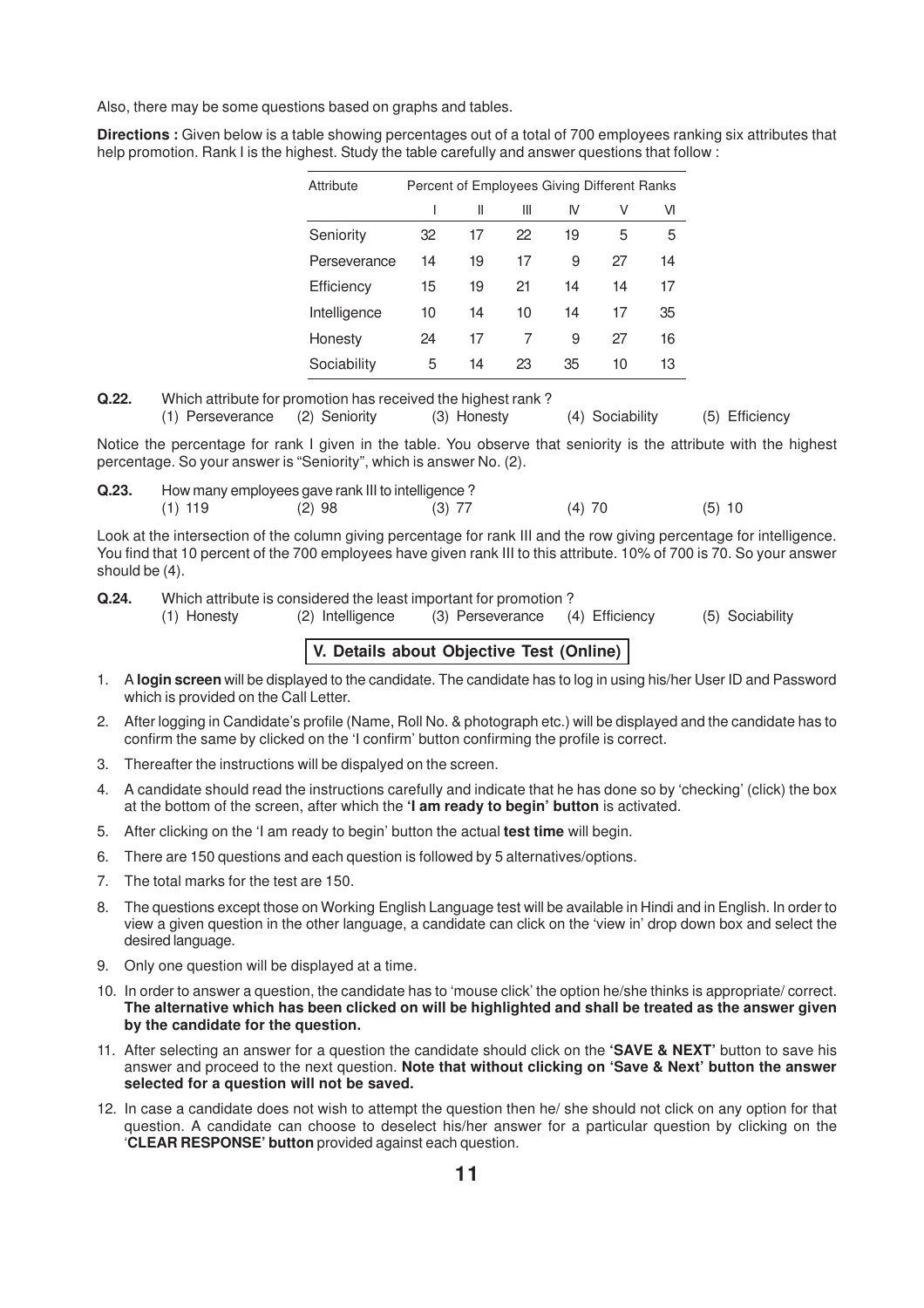13. ) यदि कोई उम्मीदवार किसी प्रश्न विशेष को छोडना चाहता है और बाद में लेकिन अपनी परीक्षा सब्मिट करने से फिर से हल करना चाहता है या उम्मीदवार किसी प्रश्न विशेष के उत्तर पर 'क्लिक' (चयन) करता है लेकिन बाद में उसकी समीक्षा करना चाहता है, तो वह उपलब्ध कराए गए कागज पर प्रश्न संख्या नोट कर सकता है।

ऐसी स्थिति में उम्मीदवार 'MARK FOR REVIEW & NEXT' बटन पर भी क्लिक कर सकता है। यदि किसी प्रश्न विशेष के लिए एक उत्तर चुना गया है जिसे 'MARK FOR REVIEW & NEXT' के रूप में मार्क किया गया है, तो मार्क किया गया उत्तर अंतिम मूल्यांकन में शामिल किया जाएगा।

- 14. हल किए गए और छोड़ दिए गए प्रश्नों की संख्याएं भी स्क्रीन की दाई ओर दिखाई जाएंगी। उम्मीदवार यदि उनमें से किसी प्रश्न को हल करना या संशोधित करना चाहे तो उस प्रश्न विशेष को देखने के लिए उस प्रश्न संख्या पर क्लिक कर सकता है।
- 15. प्रश्न की स्थिति पर निर्भर करते हुए प्रत्येक प्रश्न संख्या रंग विशेष में दिखेगी :

सफेद: देखा नही गया है: प्रश्न देखा/हल नहीं किया गया है

लाल: उत्तर नही दिया गया है: प्रश्न देखा गया है पर हल नहीं किया गया है

हरा : उत्तर दिया गया है : प्रश्न हल कर लिया गया है

बैंगनी : मार्क किया गया है : प्रश्न बाद में समीक्षा करने के लिए मार्क किया गया है

- 16. जब तक परीक्षा का पूरा समय अर्थात् 90 मिनट सम्पन्न न हो जाए, तब तक उम्मीदवार को अपने उत्तर सब्मिट करने की अनमति नहीं होगी।
- 17. उम्मीदवार स्क्रीन की दाई ओर दिखाए गई प्रश्न संख्या पर क्लिक करके प्रश्नों के बीच नेविगेट कर सकता है।
- 18. जब उम्मीदवार किसी प्रश्न पर क्लिक करेगा, तो उस प्रश्न को स्क्रीन पर दिखने में कुछ समय लगेगा। इस प्रक्रिया में लगने वाला समय परीक्षा के लिए दिए गए कुल समय में से काटा नहीं जाएगा।
- 19. परीक्षा आरंभ होने के बाद किसी भी परीस्थिति में उम्मीदवार 'की बोर्ड की किसी भी कुंजी' पर क्लिक न करे क्योंकि इससे परीक्षा पर ताला लग जाएगा।

- उम्मीदवारों को परीक्षा का पूरा समय सम्पन्न होने से पहले अपने उत्तर प्रस्तुत करने की अनुमति नहीं है।  $1.$
- उम्मीदवार अपने उत्तरों को केवल 'सब्मिट' बटन क्लिक करने से पहले ही बदल सकता है।  $2.$
- परीक्षा अवधि समाप्त होने के बाद उम्मीदवार किसी भी प्रश्न को हल या चेक नहीं कर पाएंगे। उम्मीदवार के उत्तर कंप्यूटर सिस्टम द्वारा अपने आप  $3<sub>1</sub>$ सेव कर लिए जाएंगे भले ही उसने 'सब्मिट' बटन न दबाया हो।

### VI. सामान्य

- (1) आप परीक्षा मे कम से कम एक दिन पहले परीक्षा केंद्र पर जगह की पृष्टि करने के लिए जाएं ताकि आप परीक्षा के दिन समय पर रिपोर्ट कर सके
- (2) अपने साथ एक पेन लाए। आपको एक कागज दिया जाएगा जिसपर आप कच्चा काम और उन प्रश्नों की संख्याएं लिख सकते हैं जिनकी आप 'सब्मिट' बटन दबाने से पहले समीक्षा करना चाहेंगे।

VII. ध्यान देने योग्य महत्त्वपूर्ण बातें

- 1. महत्त्वपूर्ण : आपके उत्तरों की जांच नहीं की जाएगी ---
	- (i) यदि आप परीक्षा प्रशासक के अनुदेशों का पालन नहीं करेंगे।
	- (ii) यदि आप अपना कच्चा काम दिए गए कागज के अलावा किसी और कागज पर करेंगें।
- 2. आप अपने साथ निम्नलिखित वस्तुएं लेकर आएं :-
	- (i) प्रवेश पत्र पर हाल ही में खिचाया हुआ पासपोर्ट आकार का अपना फोटो चिपकाएं ।
	- (ii) फोटो पहचान के प्रमाण जैसे पासपोर्ट/पैनकार्ड/ड्राइविंग लाइसिंस/वोटर्स कार्ड मूल रूप में और साथ में फोटोकापी
	- (iii) एक पेन्सिल और एक बॉल पेन ।
- 3. जब ऑनलाइन परीक्षा के लिए शरू करने का संकेत दिया जाये तो स्कल/कॉलेज/विश्वविद्यालय की परीक्षाओं की तरह प्रत्येक प्रश्नावली के सभी प्रश्न पढ़ने में अपना समय नष्ट मत कीजिए । ये प्रश्न वस्तुनिष्ठ प्रकार के हैं, अतः आप एक–एक प्रश्न को सावधानी से पढ़कर तुरन्त उसके उत्तर को दर्शा दीजिए । यदि आपको कोई प्रश्न कठिन लगता है तो उस पर समय नष्ट मत कीजिए । उसे छोड़कर अगले प्रश्न का उत्तर दीजिये । छोड़े गए मुश्किल प्रश्नों को सबसे अन्त में, यदि समय बचे, तो हल किया जा सकता हैं।

#### महत्त्वपर्णः

जो उम्मीदवार लिखित परीक्षा या बाद की चयन प्रक्रिया के दौरान गलत तरीके अपनाएंगे वे आपराधिक अभियोजन के भागी होने के अतिरिक्त जिस परीक्षा / चयन प्रक्रिया के उम्मीदवार है उससे तथा बैंक द्वारा ली जाने वाली किसी परीक्षा या की जाने वाली किसी भर्ती से स्थाई रूप से या विनिर्दिष्ट अवधि तक अयोग्य सिद्ध होने के भागी होंगे । समरूपता की असामान्य पैटर्न के प्रत्युत्तरों का पता लगाने के लिए बैंक उम्मीदवार के प्रत्युत्तरों का परीक्षा में सम्मिलित अन्य उम्मीदवारों के साथ विश्लेषण करेगा । यदि निर्धारित प्रक्रिया के अनुसार यह संदेह होता है कि प्रत्यूत्तरों में सहभागिता की गई है और प्राप्त स्कोर वास्तविक/वैध नहीहै तो बैंक उसकी उम्मीदवारी रदद करने का अधिकार आरक्षित रखता है।